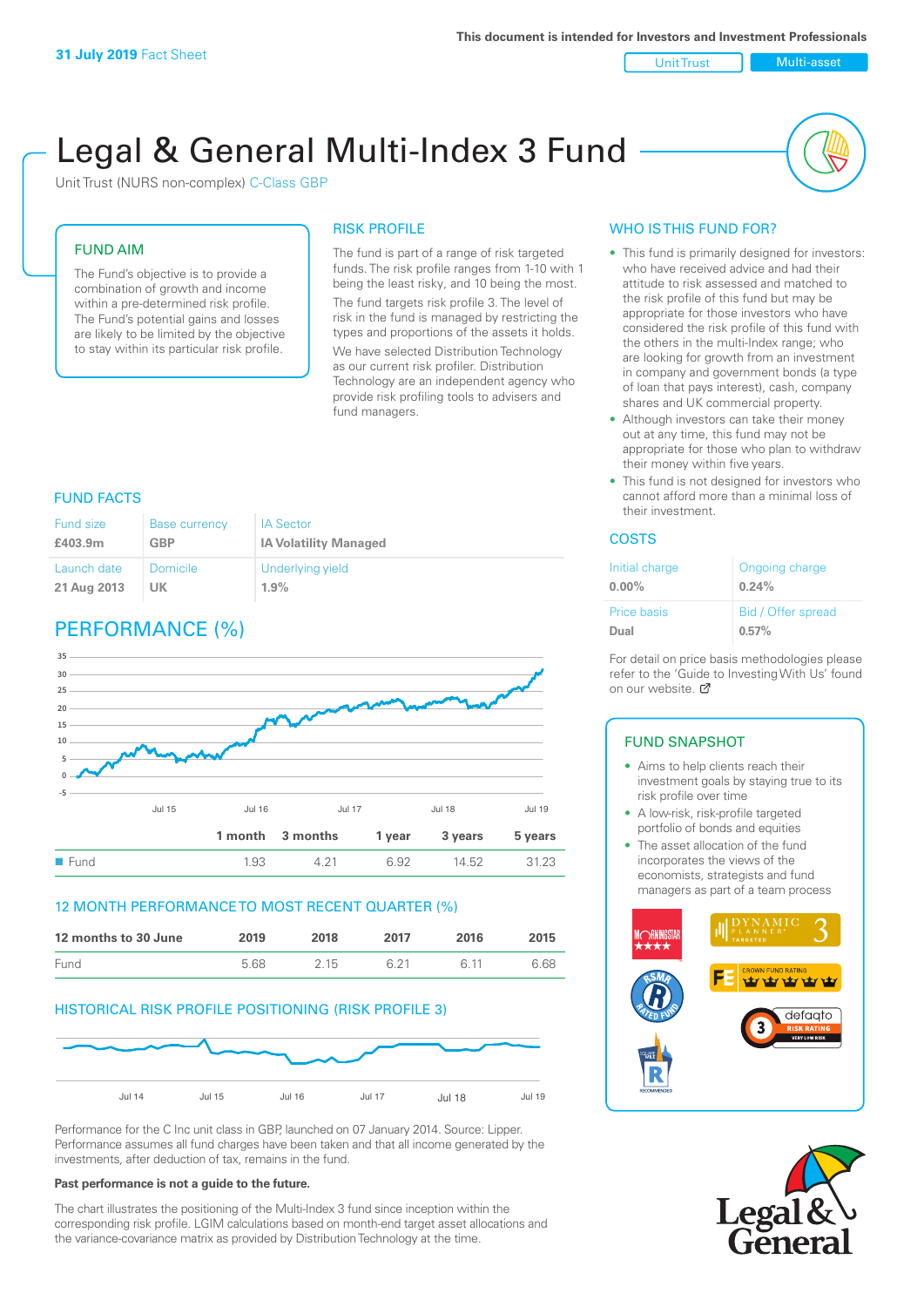# Legal & General Multi-Index 3 Fund

Unit Trust (NURS non-complex) C-Class GBP

## PORTFOLIO BREAKDOWN

All data source LGIM unless otherwise stated. Totals may not sum due to rounding.





#### FUND MANAGERS

The fund managers have responsibility for managing the multi-index fund range. They are part of the Multi-Asset Funds (MAF) team in LGIM. This team focuses on designing and managing multi-asset funds that are tailored to match the specific objectives of various client types. The team sits within a wider Asset Allocation team which combines both depth of experience with a broad range of expertise from different fields, including fund management, investment consulting and risk management roles.

# TOP 10 HOLDINGS (%)

| L&G Global Inflation Linked Bond Index Fund            | 9.0 |
|--------------------------------------------------------|-----|
| L&G Sterling Corporate Bond Index Fund                 | 8.9 |
| L&G All Stocks Gilt Index Trust                        | 8.2 |
| <b>LGIM Global Corporate Bond Fund</b>                 | 7.6 |
| L&G US Index Trust                                     | 6.4 |
| L&G Short Dated Sterling Corporate Bond Index Fund     | 6.1 |
| L&G Emerging Markets Government Bond (US\$) Index Fund | 5.7 |
| L&G UK Index Trust                                     | 5.0 |
| L&G Japan Index Trust                                  | 3.9 |
| L&G European Index Trust                               | 3.7 |